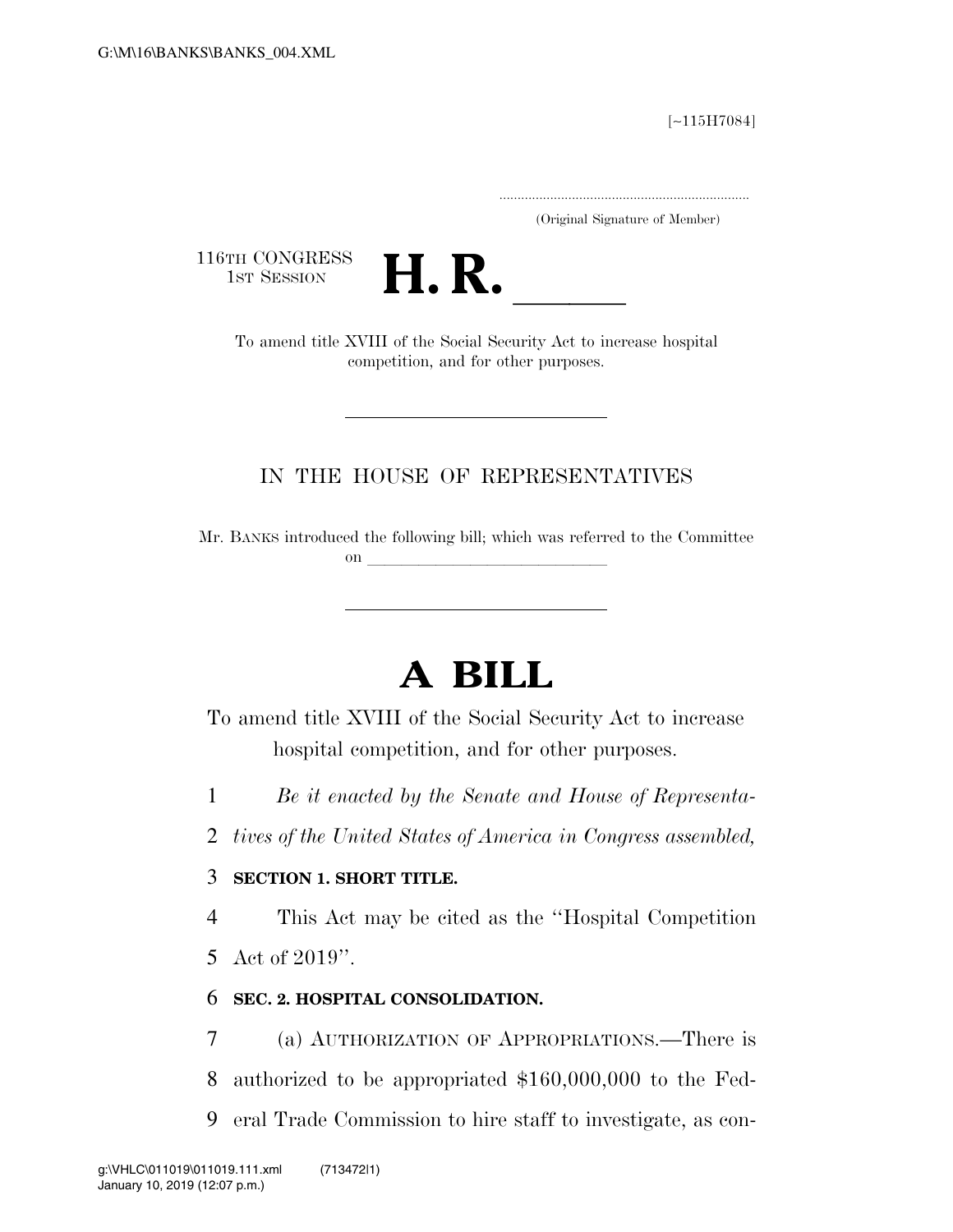sistent with the Sherman Antitrust Act and other relevant Federal laws, anti-competitive mergers and practices under such laws to the extent such mergers and practices relate to providers of inpatient and outpatient health care services, as defined by the Secretary of Health and Human Services.

 (b) MEDICARE RATES APPLIED TO CERTAIN HHI HOSPITALS.—

| - 9 | (1) IN GENERAL.—Section $1866(a)$ of the So-                        |
|-----|---------------------------------------------------------------------|
| 10  | cial Security Act $(42 \text{ U.S.C. } 1395\text{cc}(a))$ is amend- |
| 11  | $-$ ed—                                                             |

- 12  $(A)$  in paragraph  $(1)$ —
- (i) in subparagraph (X), by striking 14 ''and'' at the end:

 (ii) in subparagraph (Y), by striking 16 the period at the end and inserting "; and''; and

18 (iii) by inserting after subparagraph (Y) the following new subparagraph:

 $\langle G \rangle$  subject to paragraph (4), in the case of a hospital in an urban area and with respect to which there is a Herfindahl-Hirschman Index (HHI) of greater than 4,000 and in the case of a hospital in a rural area and with respect to which there is Herfindahl-Hirschman Index (HHI) of greater than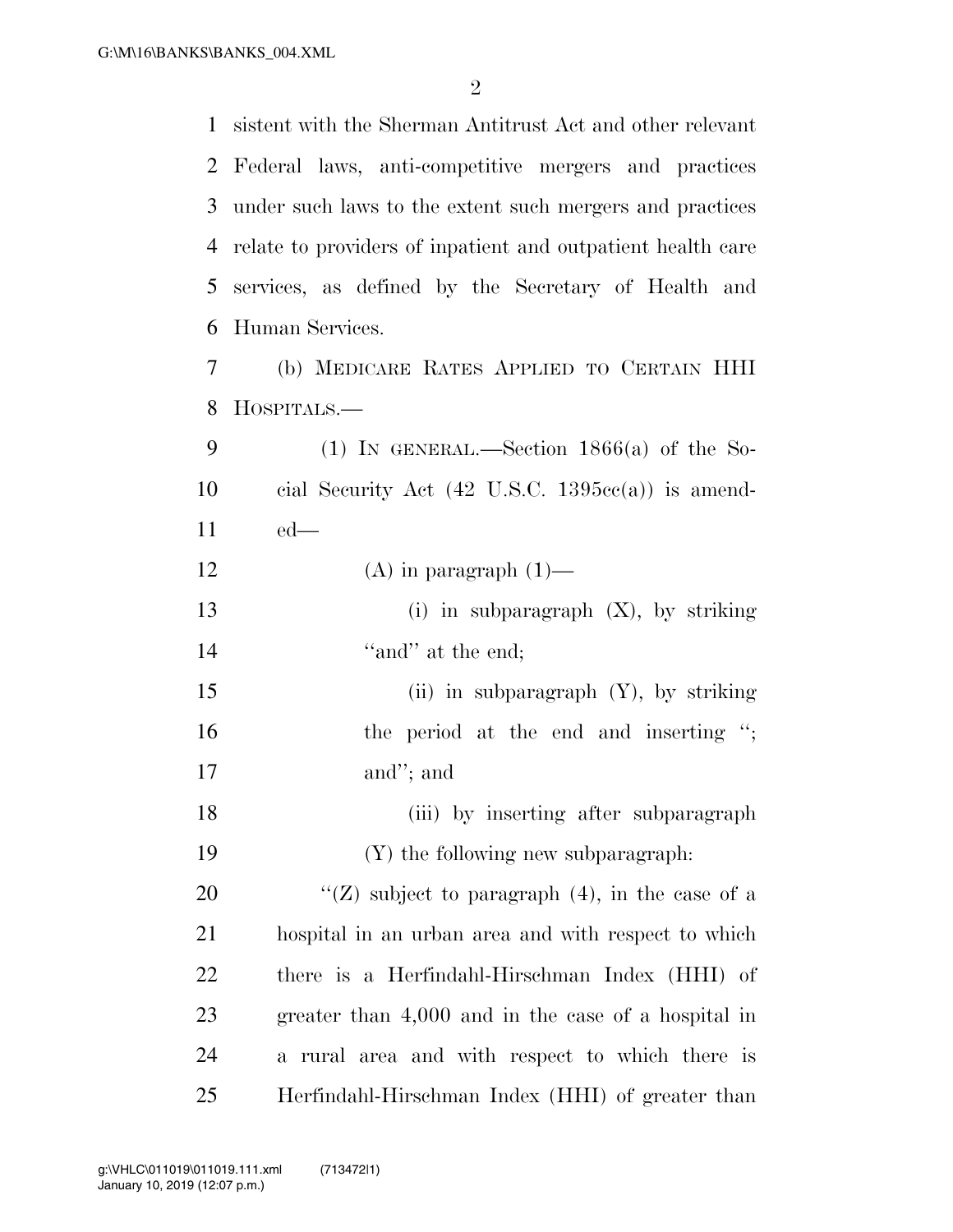| $\mathbf{1}$   | 5,000, to apply the reimbursement rate with respect            |
|----------------|----------------------------------------------------------------|
| $\overline{2}$ | to individuals (regardless of whether such an indi-            |
| 3              | vidual is entitled to or eligible for benefits under this      |
| $\overline{4}$ | title, but excluding individuals eligible for medical          |
| 5              | assistance under a State plan under title XIX) fur-            |
| 6              | nished items and services at such hospital that                |
| 7              | would be billable under this title for such items and          |
| 8              | services if furnished by such hospital to an indi-             |
| 9              | vidual entitled to or enrolled for benefits under this         |
| 10             | title."; and                                                   |
| 11             | (B) by adding at the end the following new                     |
| 12             | paragraph:                                                     |
| 13             | "(4)(A) The requirement under paragraph $(1)(Z)$               |
| 14             | shall not apply in the case of a hospital in a hospital refer- |
| 15             | ral region if the HRR market share of such hospital (as        |
| 16             | determined under subparagraph $(B)$ ) is less than 0.15.       |
| 17             | "(B) For purposes of subparagraph $(A)$ , the HRR              |
| 18             | market share of a hospital in a hospital referral region       |
| 19             | is equal to—                                                   |
| 20             | "(i) the total revenue of the hospital, divided by             |
| 21             | "(ii) the total revenue of all hospital in the hos-            |
| 22             | pital referral region.".                                       |
| 23             | (2) EFFECTIVE DATE.—The amendments made                        |
| 24             | by this subsection shall apply with respect to items           |
| 25             | and services furnished on or after January 1, 2021.            |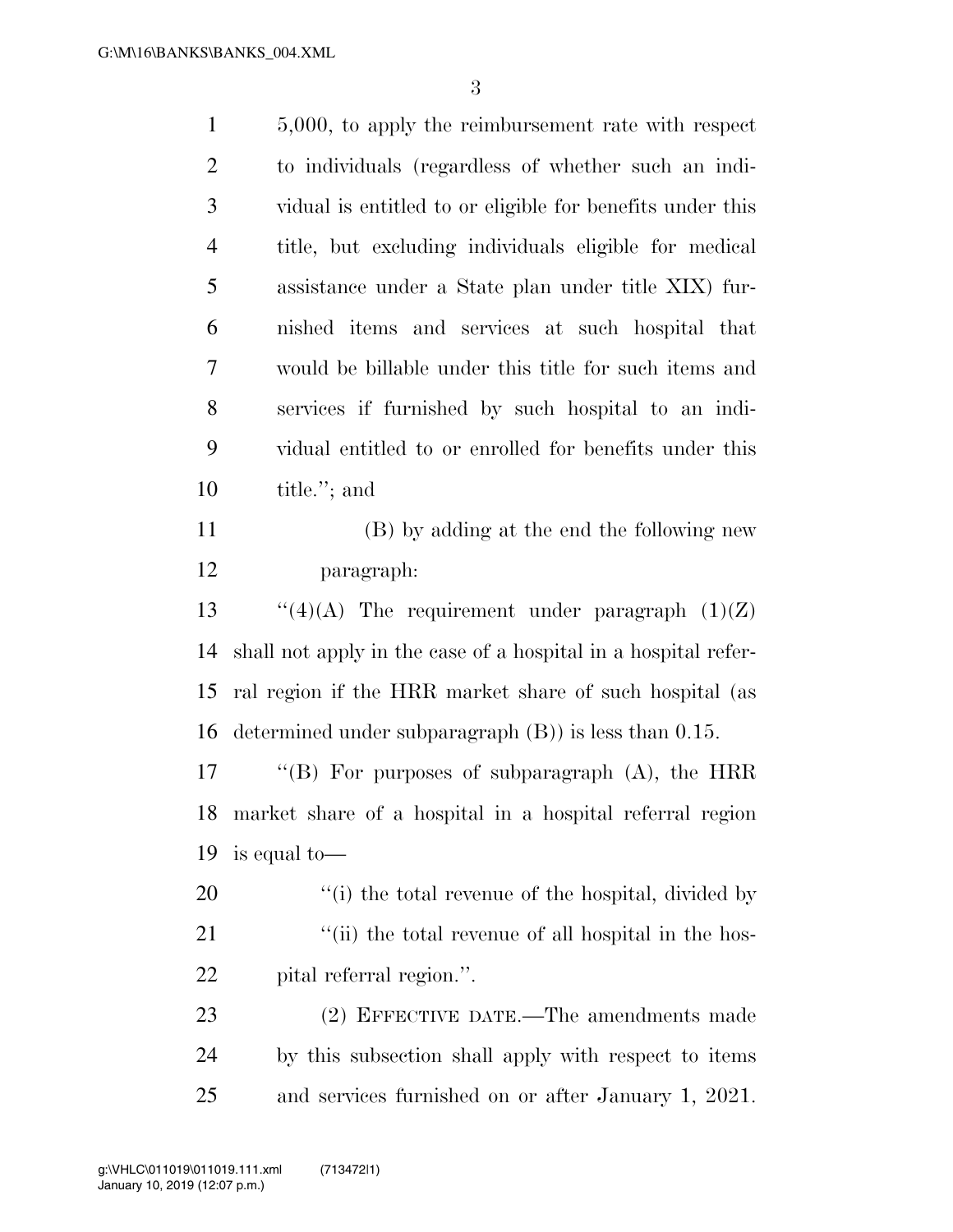(c) GRANTS FOR HOSPITAL INFRASTRUCTURE IM-PROVEMENT.—

| 3              | (1) IN GENERAL.—The Secretary of Health and           |
|----------------|-------------------------------------------------------|
| $\overline{4}$ | Human Services shall carry out a grant program        |
| 5              | under which the Secretary shall provide grants to el- |
| 6              | igible States, in accordance with this subsection.    |
| 7              | (2) USES.—An eligible State receiving a grant         |
| 8              | under this subsection may use such grant to improve   |
| 9              | the State hospital infrastructure and to supplement   |
| 10             | any other funds provided for a purpose authorized     |
| 11             | under a State or local hospital grant programs        |
| 12             | under State law.                                      |
| 13             | $(3)$ ELIGIBILITY.—                                   |
| 14             | (A) IN GENERAL.—An eligible State may                 |
| 15             | receive not more than one grant under this sub-       |
| 16             | section with respect to each qualifying criterion     |
| 17             | described in subparagraph (B) that is met by          |
| 18             | the State.                                            |
| 19             | (B) ELIGIBLE STATE.—For purposes of                   |
| 20             | this subsection, the term "eligible State" means      |
| 21             | a State that meets any one or more of the fol-        |
| 22             | lowing qualifying criteria:                           |
| 23             | (i) The State does not have in effect                 |
| 24             | any State certificate of need law that re-            |
| 25             | quires a health care provider to provide to           |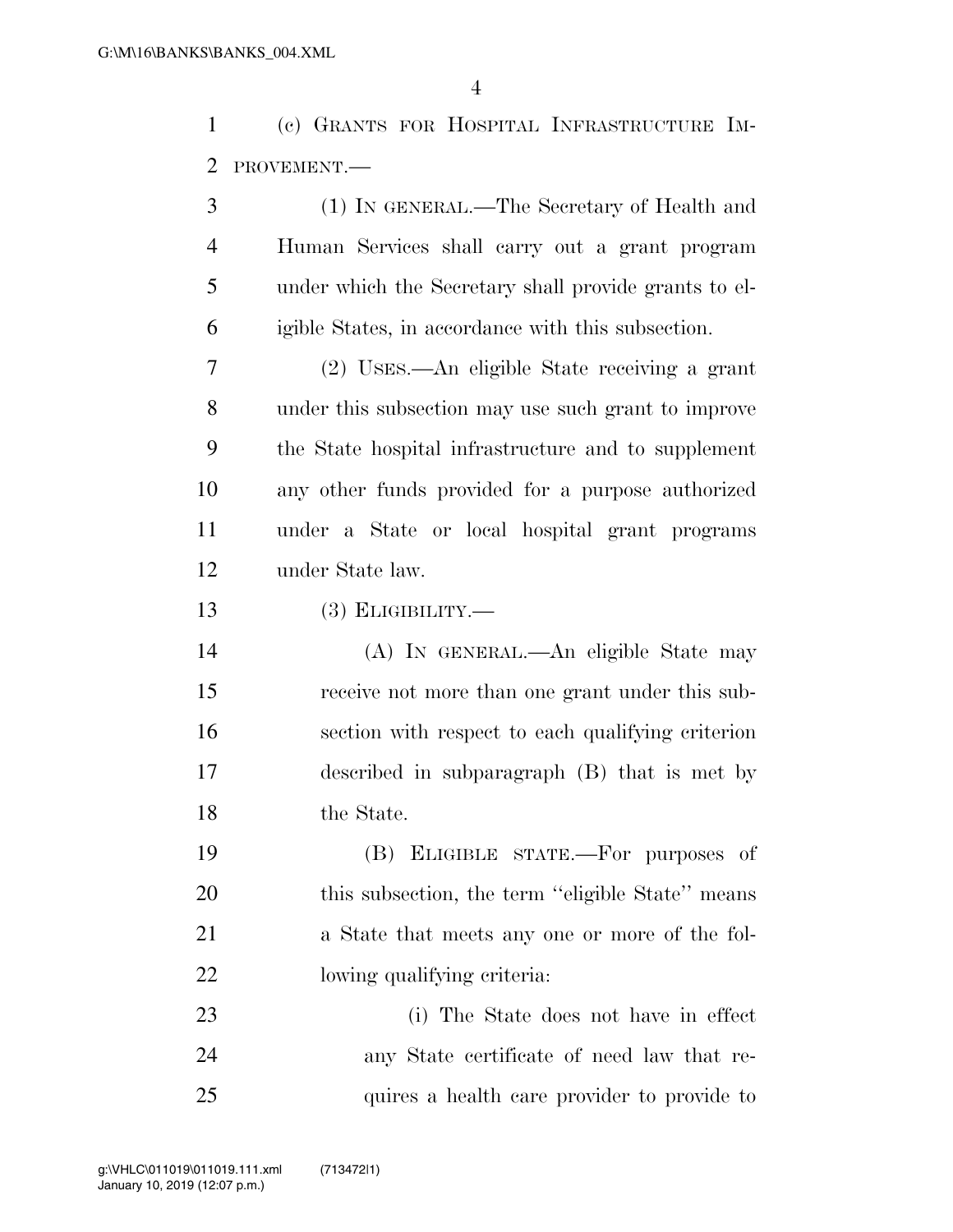| $\mathbf{1}$   | a regulatory body a certification that the |
|----------------|--------------------------------------------|
| $\overline{2}$ | community needs the services provided by   |
| 3              | the health care provider.                  |
| $\overline{4}$ | (ii) The State has in effect State         |
| 5              | scope of practice laws that—               |
| 6              | (I) allow advanced practice pro-           |
| 7              | viders (such as nurse practitioners,       |
| 8              | advanced practice registered nurses,       |
| 9              | clinical nurse specialists, and physi-     |
| 10             | cian assistants) to evaluate patients;     |
| 11             | diagnose, order, and interpret diag-       |
| 12             | nostic tests; and initiate and manage      |
| 13             | treatments; or                             |
| 14             | (II) provide that the only jus-            |
| 15             | tification for limiting the scope of       |
| 16             | practice of a health care provider is      |
| 17             | safety to the public.                      |
| 18             | (iii) The State does not have in effect    |
| 19             | any State laws that require managed care   |
| 20             | plans to accept into the network of such   |
| 21             | plan any qualified provider who is willing |
| 22             | to accept the terms and conditions of the  |
| 23             | managed care plan.                         |
| 24             | (iv) The State does not have in effect     |
| 25             | a law that prohibits health insurers from  |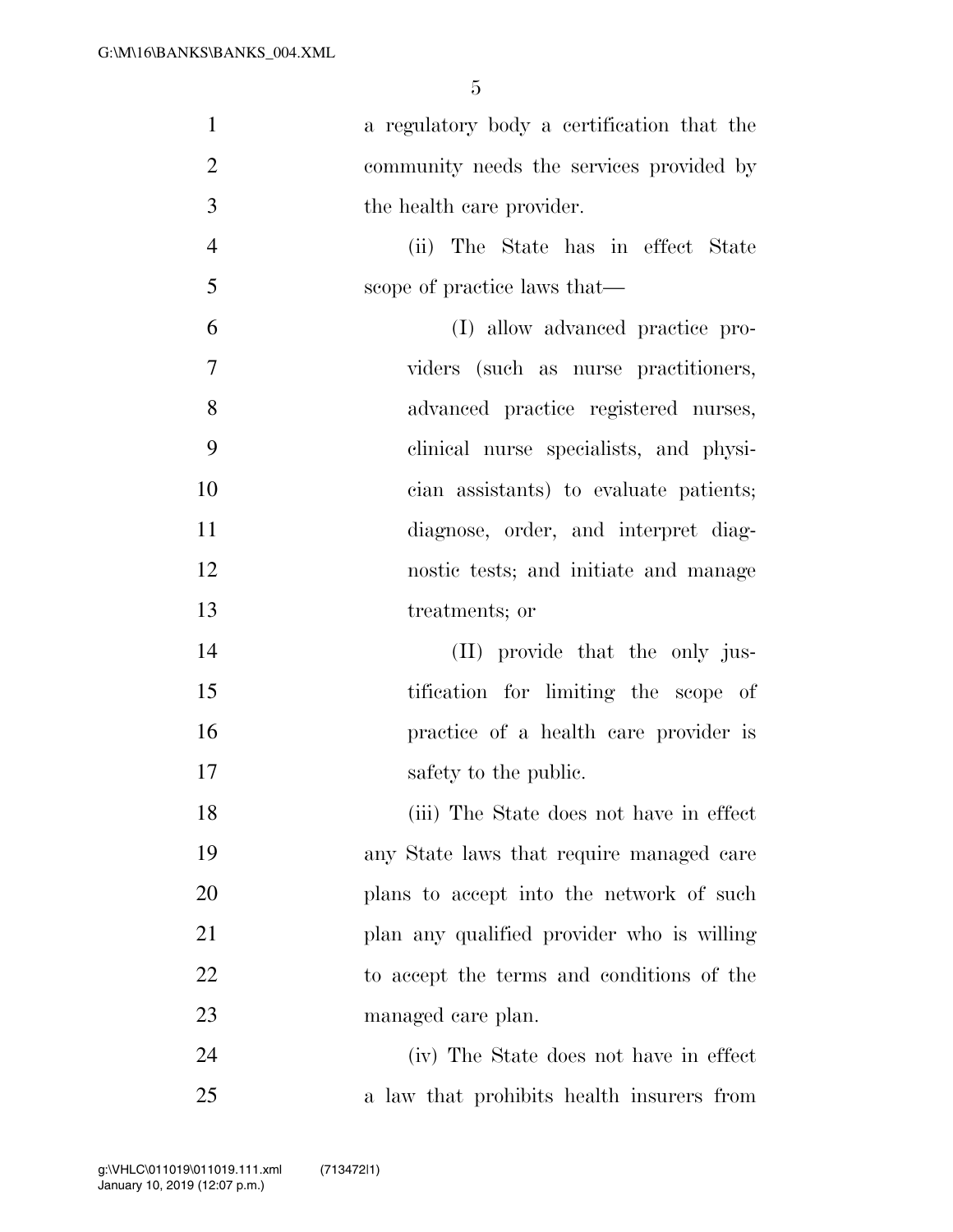| $\mathbf{1}$   | directing policy-holders to lower-cost op-             |
|----------------|--------------------------------------------------------|
| $\overline{2}$ | tions through unsolicited recommendations.             |
| 3              | (4) FUNDING.—There is authorized to be ap-             |
| $\overline{4}$ | propriated to carry out this<br>subsection             |
| 5              | $$1,000,000,000$ for each of the fiscal years $2019$   |
| 6              | through 2028. Funds appropriated under this para-      |
| 7              | graph shall remain available until expended.           |
| 8              | SEC. 3. OFF-CAMPUS PROVIDER-BASED DEPARTMENT           |
| 9              | MEDICARE SITE NEUTRAL PAYMENT.                         |
| 10             | (a) IN GENERAL.—Section 1834 of the Social Secu-       |
| 11             | rity Act (42 U.S.C. 1395m) is amended by adding at the |
| 12             | end the following new subsection:                      |
| 13             | "(x) OFF-CAMPUS PROVIDER-BASED DEPARTMENT              |
| 14             | SITE NEUTRAL PAYMENT.                                  |
| 15             | $\cdot\cdot(1)$ In GENERAL.—With respect to items and  |
| 16             | services furnished in an off-campus provider-based     |
| 17             | department, payment under this section for such        |
| 18             | items and services shall be the amount determined      |
| 19             | under the fee schedule under section 1848 for such     |
| 20             | items and services furnished if furnished in a physi-  |
| 21             | cian office setting.                                   |
| 22             | "(2) OFF-CAMPUS PROVIDER-BASED<br>DEPART-              |
| 23             | MENT.—For purposes of this subsection, the term        |
| 24             | 'off-campus provider-based department' has such        |
| 25             | meaning as specified by the Secretary.".               |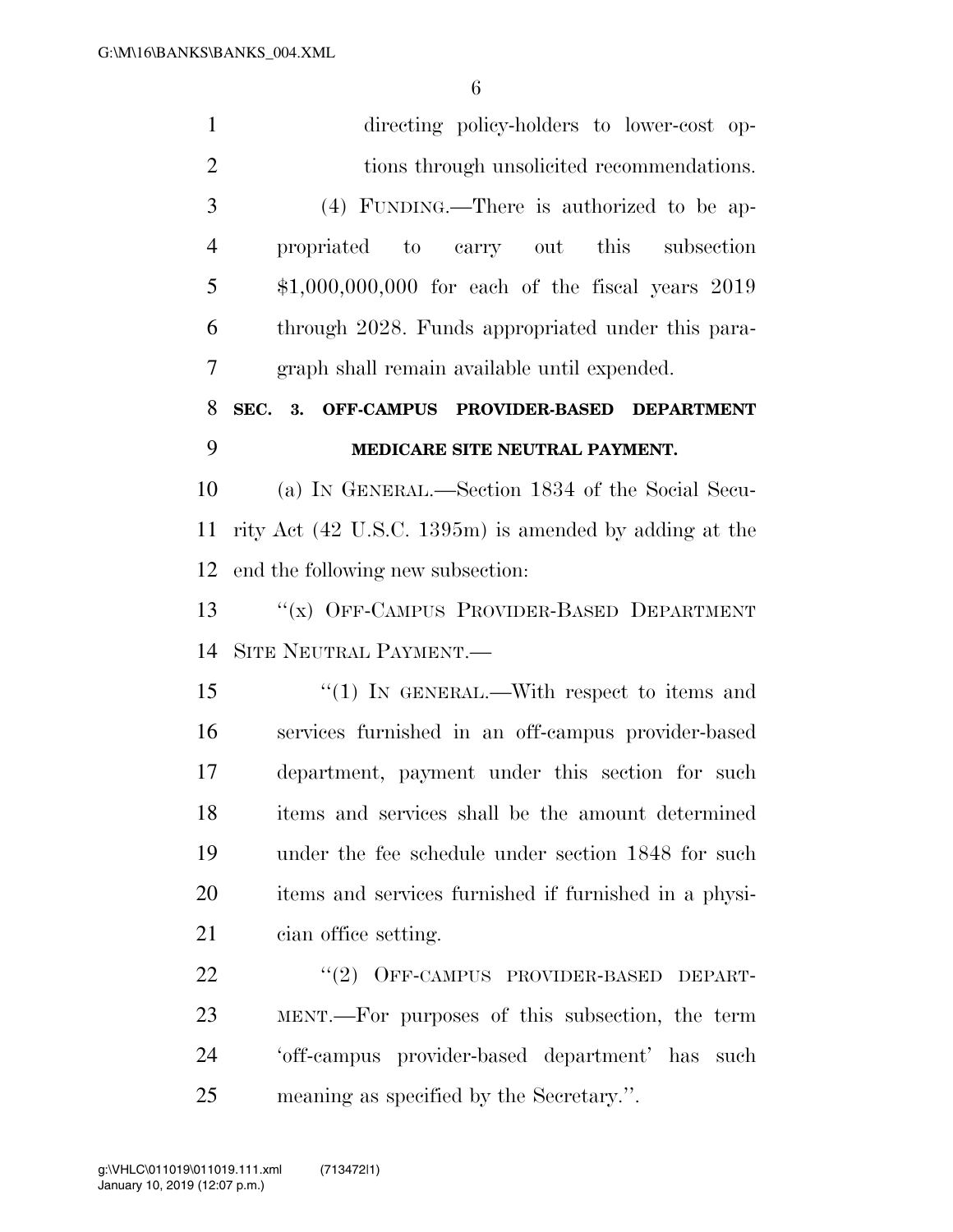| $\mathbf{1}$   | (b) EFFECTIVE DATE.—The amendment made by                  |
|----------------|------------------------------------------------------------|
| $\overline{2}$ | subsection (a) shall apply with respect to items and serv- |
| 3              | ices furnished on or after January 1, 2021.                |
| $\overline{4}$ | SEC. 4. REPEALING SHARED SAVINGS INCENTIVES FROM           |
| 5              | MEDICARE SHARED SAVINGS PROGRAM.                           |
| 6              | (a) IN GENERAL.—Section 1899 of the Social Secu-           |
| 7              | rity Act $(42 \text{ U.S.C. } 1395)$ jj) is amended—       |
| 8              | $(1)$ in subsection $(a)(1)$ —                             |
| 9              | $(A)$ by striking subparagraph $(B)$ ; and                 |
| 10             | (B) by striking "such program—                             |
| 11             | "(A) groups of providers" and inserting                    |
| 12             | "such program, groups of providers";                       |
| 13             | $(2)$ in subsection $(b)(2)$ —                             |
| 14             | $(A)$ in subparagraph $(C)$ , by striking "that            |
| 15             | would allow the organization to receive and dis-           |
| 16             | tribute payments for shared savings under sub-             |
| 17             | section $(d)(2)$ to participating providers of serv-       |
| 18             | ices and suppliers"; and                                   |
| 19             | $(B)$ in subparagraph $(E)$ —                              |
| 20             | (i) by striking "the implementation"                       |
| 21             | and inserting "and the implementation";                    |
| 22             | and                                                        |
| 23             | (ii) by striking ", and the determina-                     |
| 24             | tion of payments for shared savings under                  |
| 25             | subsection $(d)(2)$ ";                                     |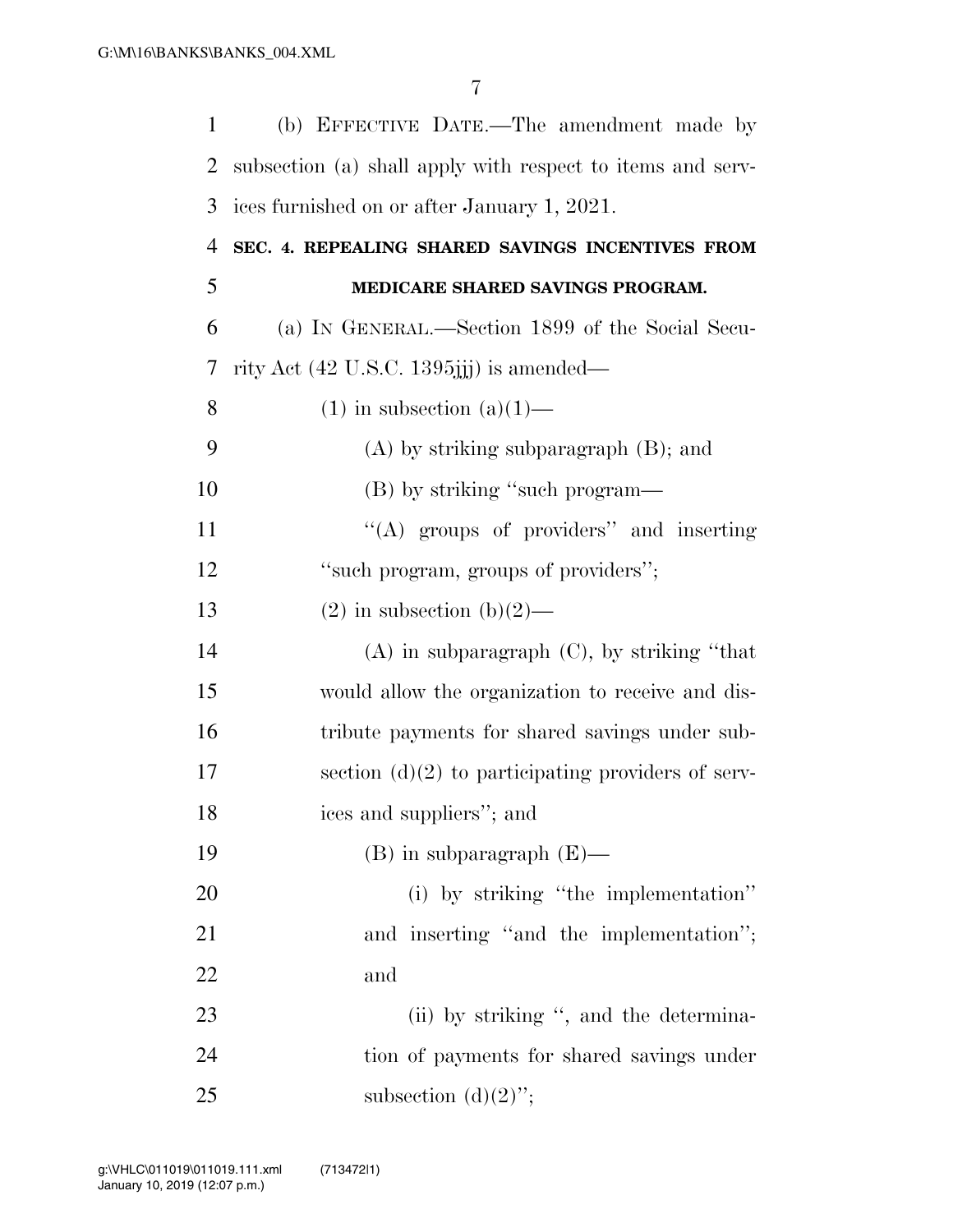| $\mathbf{1}$   | $(3)$ in subsection $(d)$ —                             |
|----------------|---------------------------------------------------------|
| $\overline{2}$ | $(A)$ in paragraph $(1)$ —                              |
| 3              | (i) in subparagraph $(A)$ , by striking                 |
| $\overline{4}$ | "except" and all that follows through the               |
| 5              | period at the end; and                                  |
| 6              | (ii) by striking subparagraph $(B)$ ; and               |
| 7              | $(B)$ by striking paragraph $(2)$ ; and                 |
| 8              | $(4)$ in subsection $(g)$ , by striking paragraph $(4)$ |
| 9              | and redesignating paragraphs $(5)$ and $(6)$ as para-   |
| 10             | graphs $(4)$ and $(5)$ , respectively.                  |
| 11             | (b) EFFECTIVE DATE.—The amendments made by              |
| 12             | subsection (a) shall take effect on January 1, 2021.    |
|                |                                                         |
| 13             | SEC. 5. PRICE TRANSPARENCY.                             |
| 14             | Section 1866 of the Social Security Act (42 U.S.C.      |
| 15             | $1395cc$ , as amended by section 2, is further amended— |
| 16             | $(1)$ in subsection $(a)(1)$ —                          |
| 17             | $(A)$ in subparagraph $(Y)$ , by striking               |
| 18             | "and" at the end;                                       |
| 19             | $(B)$ in subparagraph $(Z)$ , by striking the           |
| 20             | period at the end and inserting "; and"; and            |
| 21             | $(C)$ by inserting after subparagraph $(Z)$             |
| 22             | the following new subparagraph:                         |
| 23             | "(AA) in the case of a hospital, to comply with         |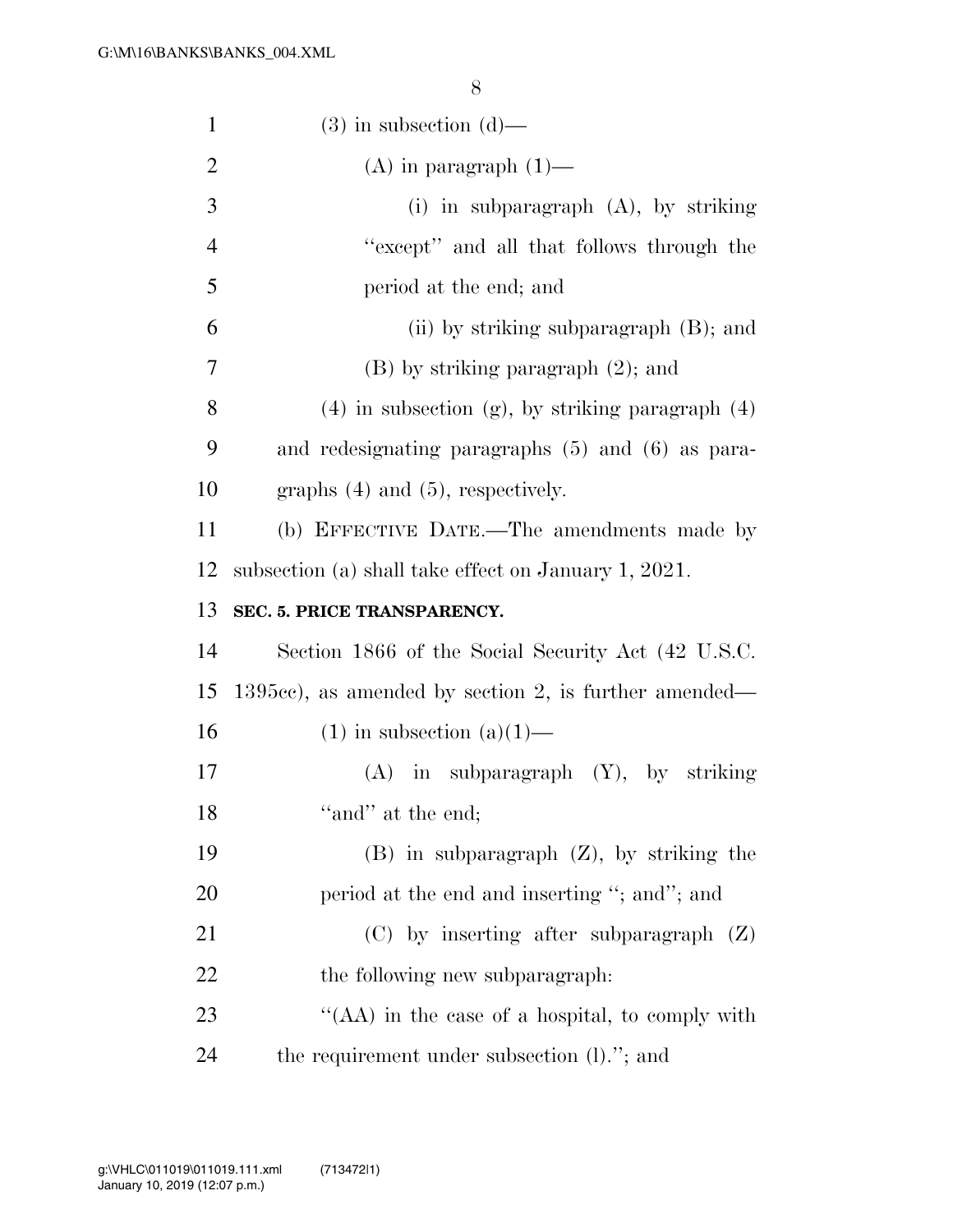(2) by adding at the end the following new sub-section:

 ''(l) REQUIREMENT RELATING TO PUBLISHING CER-TAIN HOSPITAL PRICES.—

5 "(1) In GENERAL.—For purposes of subsection (a)(1)(AA), the requirement described in this sub- section is, with respect to a hospital and year (begin- ning with 2021), for the hospital to publicly post, through the system established under paragraph (3), for each service included in the list published under paragraph (2) for such year, the volume-weighted average price charged by the hospital to—

 ''(A) individuals enrolled during such year in group health plans or health insurance cov- erage offered in the individual or group market (as such terms are defined in section 2791 of the Public Health Service Act); and

18 ''(B) individuals who are not enrolled in any health insurance coverage or health benefits plan and individuals who are enrolled in such coverage or plan but such coverage or plan does not provide benefits for the service.

23 "(2) SERVICES.—For purposes of subsection (a)(1)(AA) and this subsection, the Secretary shall, for 2021 and each subsequent year, publish a list of